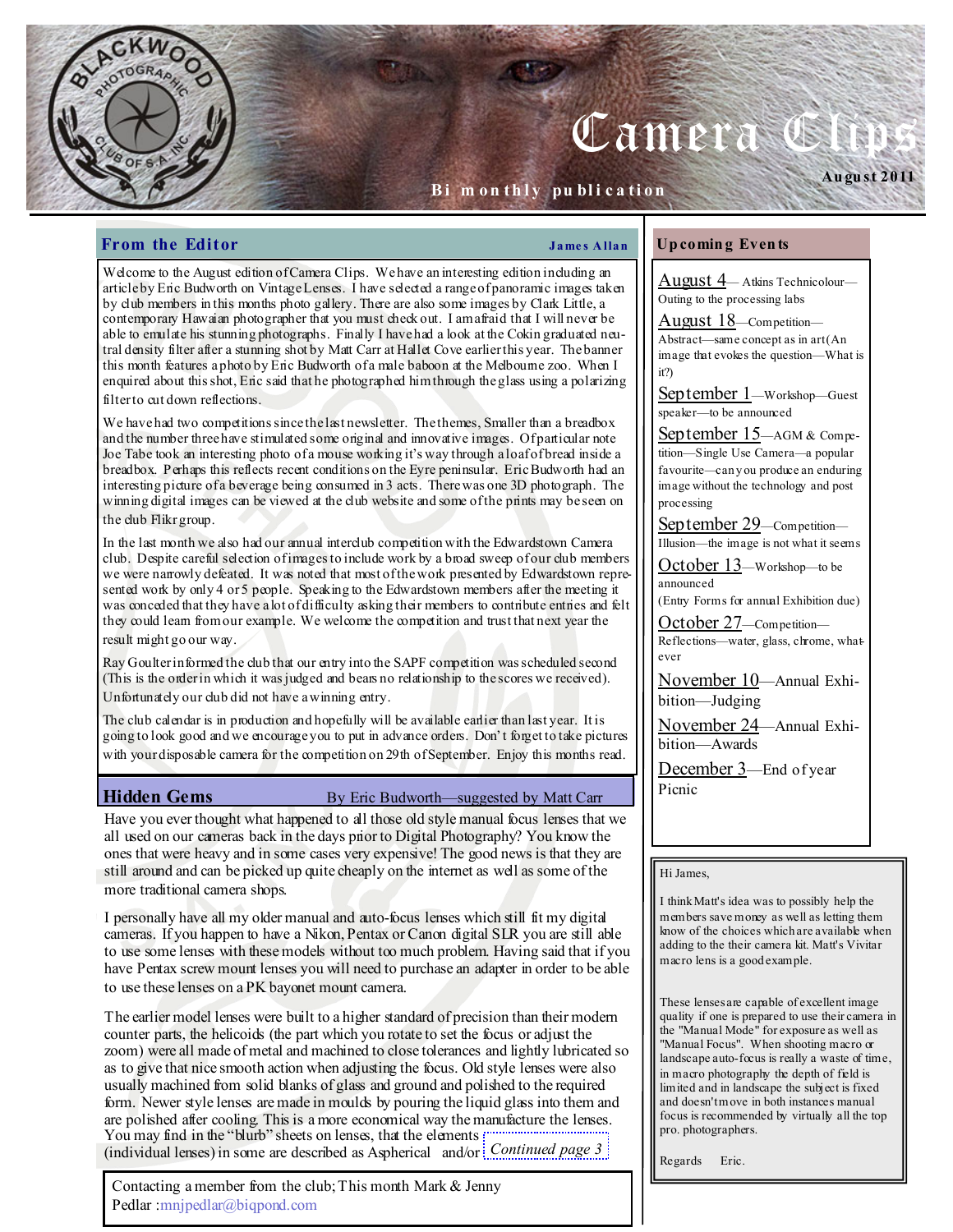

ramic format. It seems to capture the breadth of a view that immerses you into the scene. It seems truer to that sense you get when you are standing there. Perhaps it gives a closer representation to how our brain interprets a scene as we look through our two eyes. Some photographers, for instance Ken Donne work almost exclusively in the panoramic format.

There are two principle ways of making a panorama. You can crop a standard photo or you can stitch several photographs together with computer software. The stitching programs are reasonably sophisticated and manage to compensate for differences in exposure and spherical aberration. They will usually give you a straight horizon and avoid too much distortion of lines. Adobe photoshop and photoshop elements both have stitiching algorithms. Arcsoft have a dedicated program" panorama maker pro" that was shipped with the software of many brands of camera. It is quicker and simpler to use than photoshop. There are others.

What will make a good panorama? Landscape scenery usually fits the bill. The broad aspect allows the picture to express subtle changes of texture or lighting or the development of hills, the convergence of lines, or the recession of the foreground objects into the horizon. However it pays to think broadly (no pun intended) and experiment. A broader aspect allows you to take a portraits of a person within their environment, or allows dissonant aspects of a picture to interact. Sometimes it is useful in wildlife, macro, sports photography to increase the sense of drama. I prefer graphics that use panoramic photographs, like the header on our newsletter. I like it when you stack several contrasting panoramas in a sandwich to achieve a colourful but stylish effect.

# Printing Panoramic Photos on an A4 printer

Having created a panoramic picture that I was pleased with, I found that I was frustrated by the difficulty in printing it. I started off printing on a standard A4 sheet. The loss of vertical height however markedly reduced the impact of my image. The vertical dimension was often comparable to a 4x6 album print.

For Christmas this year my mother in law gave me a packet of panoramic paper. This has the vertical dimension of an A4 sheet (210mm), but the horizontal dimension is doubled (594mm). This is available from Ink Jet City and can be ordered on line at inkjetcity.com.au. To use this paper with my current printer (Epson) I have to open the printer options tab and create a new paper size with the given dimensions. (Also possible with HP & Cannon) Problem solved. Now I can print large panoramic photos with the impact they deserve.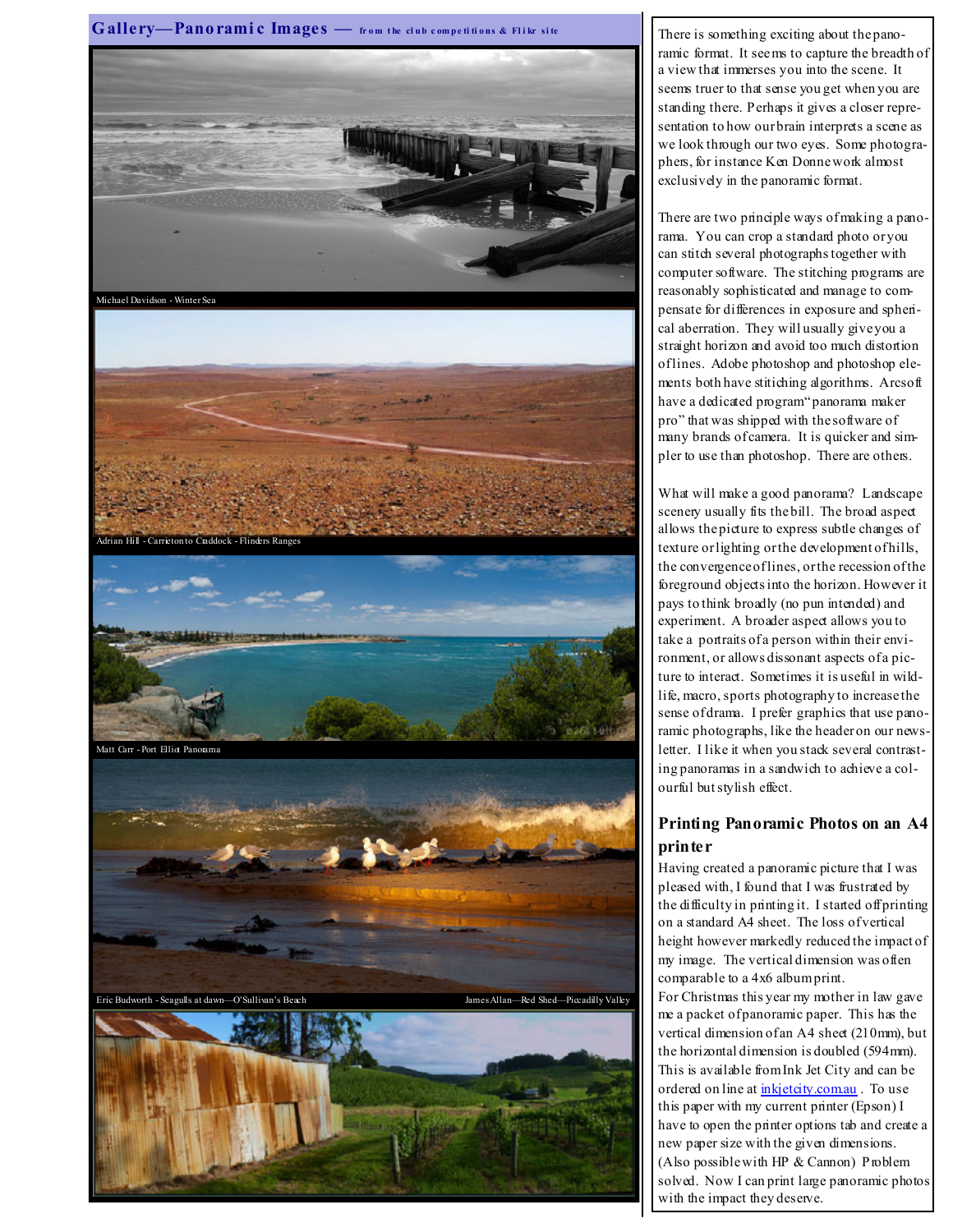Hidden Gems (from page 1) By Eric Budworth

Compound/Hybrid.

 Aspherical means that the curvature of the lens is not a constant radius i.e. not Spherical or part of a sphere. These lenses are supposed to correct various problems associated with focussing and image flaws.

Due to modern manufacturing techniques they are easier to make than in the earlier years and are therefore cheaper. Compound/Hybrid usually refers to a lens which is made by combining a layer of plastic and bonding it to the glass surfaces. These techniques reduce the weight and cost of manufacture of the lens.

Due to the requirements of Auto-Focus most Helicoids are made from Plastic (polycarbonate) and the close tolerance is much less so as to allow the small electric motors to operate and respond quickly to the focussing requirements of today's cameras.

So what does all this mean to you! .....Well if you happen to own a Nikon, Pentax or Canon digital camera you can find some of these old hidden gems and use them without too much problem (Canon must be EF mount).......you may have to focus manually and set the camera to Manual mode also, run a couple of test shots and check the preview on the camera's LCD as in most cases the camera's meter won't work with the older lens. On the other hand if you own some other brands there are plenty of adapters available on the web which can be purchased so as to allow the use of older lenses. The one exception to this seems to be Canon FL and FD lenses due to the Focal Back distance (measurement from the lens mount to the film plane)

Due to the multiplying factor, digital cameras with a "C" size sensor will gain an advantage when using a lens for a 35mm full frame camera. For instance if a 50mm f1.4 lens is used on a Nikon digital camera it becomes a 75mm f1.4 and on a Canon it becomes an 80mm f 1.4. This would be a very fast prime lens and excellent for low light and well as portrait photography.

 In my collection I have a 135mm f2.8, these were very common telephoto lenses in the early 80's, as this still fits my digital camera it becomes a 200mm f2.8 due to the multiply factor, this is regarded as a very fast prime lens and would be expensive if purchased in today's market, however the lens only cost me \$80.00.

So the next time you're passing an op shop, pop in & have a browse, check out the camera market, flea markets and garage/car boot sales. You never know what hidden jewels may be lurking amongst all the dutter or surf the web.

Happy Hunting

Regards Eric.

# Maximum Print size By Eric Budworth

During the week Adrian asked me how to determine what was the maximum size one could enlarge an image before pixilation became obvious. I responded as follows:

# Hi Adrian,

As a rule of thumb a good way to work out the maximum acceptable print size of an image would be to open an image, then go to *Image.* > *Image Size.*  $(Alt+Ctrl+I)$  in Photoshop or *Image Size.* > Resize.  $(Alt+Ctrl+I)$  in Elements.

Ensure that Resample Images is NOT ticked and then enter 150 Pixels/inch for the Resolution in the Document Size section. A figure below 150pixels/inch wouldn't be advisable due to possible pixelation especially on the diagonal lines and close viewing wouldn't be recommended.

The dimensions now showing in the bottom set of the Height & Width values are the maximum size you can print your image and still get acceptable results .

Hope this helps.

Regards Eric.



Vintage Camera Lenses Pros: Cheap Glass optics Smaller sensor  $\geq$  magnification Cons: Manual Focus Manual aperture May need adapter ring

# Vintage Camera Lenses to

## look out for: Wide-angle:

- •Olympus Zuiko 28mm f3.5
- •Olympus Zuiko 24mm f2.8
- •Zenitar 16mm f2.8

# Standard:

- •Olympus Zuiko 50mm f1.8
- •Pentax SMC Takumar 50mm f1.4
- Telephoto:
- •Zeiss 85mm
- •Zeiss 135mm

# Compatibility of Vintage Lenses

Niko n cameras work with most vintage Nikon lenses, but they don't work with most thirdparty lenses (like Olympus or Pentax).

Canon and Olympus cameras don't work with most vintage Canon lenses, but do work with most third-party lenses.

Pentax cameras work with nearly all Pentax lenses, and any third-party lens that uses the Pentax mount.

Sony cameras work with some Minolta lenses and lenses with "M42″-sty le mounts.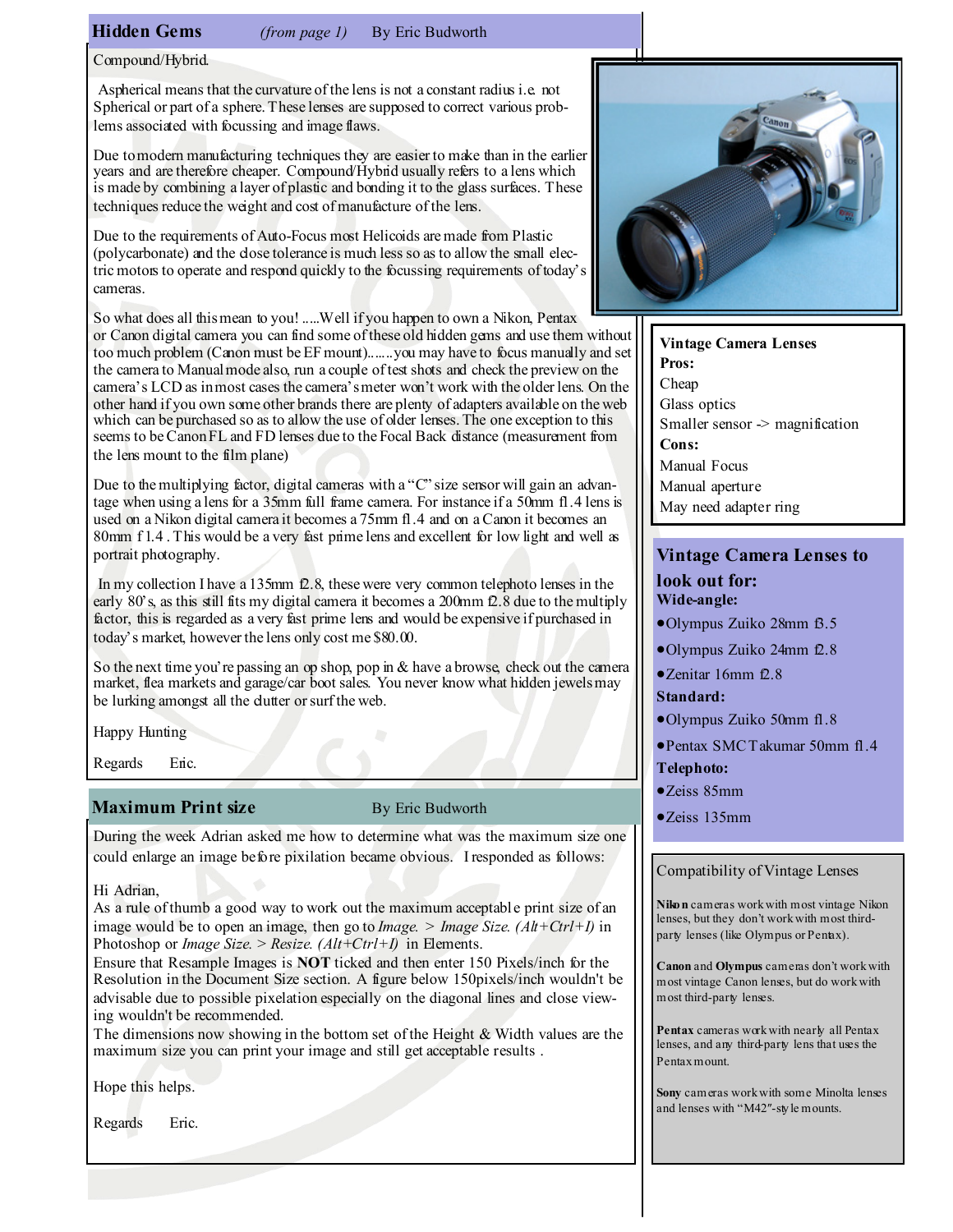# Cokin Graduated Neutral Density Filter - by James Allan

Consider the two Photographs on the right. Both of these were taken during a club outing to Hallett Cove. The top photograph by Matt Carr has an interesting rocky foreground back lit by a dynamically vivid sky. The lower photograph by myself has a washed out and featureless sky.

"Matt did you use an HDR process on your photo?"

" No. It's straight out of the camera. Except a little bit of saturation enhancement in curves."

"But how did you get the sky and the foreground so nicely balanced?"

" I used a graduated neutral density filter. I use the Cokin system. The filter is a rectangular sheet of Perspex that fits into a frame that screws onto the front of the lens. The filter is dark at the top but clear at the base. The Cokin systems allows you to move the line of graduation up or down, or even tilt it to one side. I simply moved the filter so that the sky is darkened and the foreground remained light."

Apparently all cameras have a problem with skies. On many occasions I have stood in front of a wonderful vista taking photos, to discover when I get home that the skies are all washed out. It is not obvious to my eye at the time, but the camera sees things differently. The camera has a smaller dynamic range than my eye. It cannot accommodate the different light values of the sky and the foreground.

If the sky is blue you can use a polarising filter to darken it. (Note the sky does not darken evenly with a polarizer.). However when the day is overcast, or during a sunset this will not work. A graduated Neutral density filter is then your best option.

I thought about Matt's picture and wondered whether I should get a similar filter. I enquired at Photographic wholesalers but they seemed over pricey.

The attendant told me not to bother as my camera was only a compact and it was really a bit of overkill.

Fortunately I did not take his advice. As the Australian dollar has surged, I found that I could get a Cokin filter kit on the internet at Digital Camera Warehouse for a fraction of the retail price. An adapter ring allows the bracket to fit onto my 52mm lens.

I experimented with the kit on my recent trip to the Flinders Ranges and found it very useful.

Chris Schultz mentioned that you can always imitate the effect of this filter in light room or photoshop by painting a uniform gradient onto a layer over the image and merging it using " soft light". That might work quite well in some images unfortunately my Hallet Cove picture is too

far gone. There is no detail to be rescued out of the sky. Perhaps I should have shot in RAW to improve my chances. Perhaps the best option is to use a graduated neutral density filter as Matt has done.

Cokin also produce a range of coloured and special effect filters. The holder can accommodate up to three filters simultaneously.